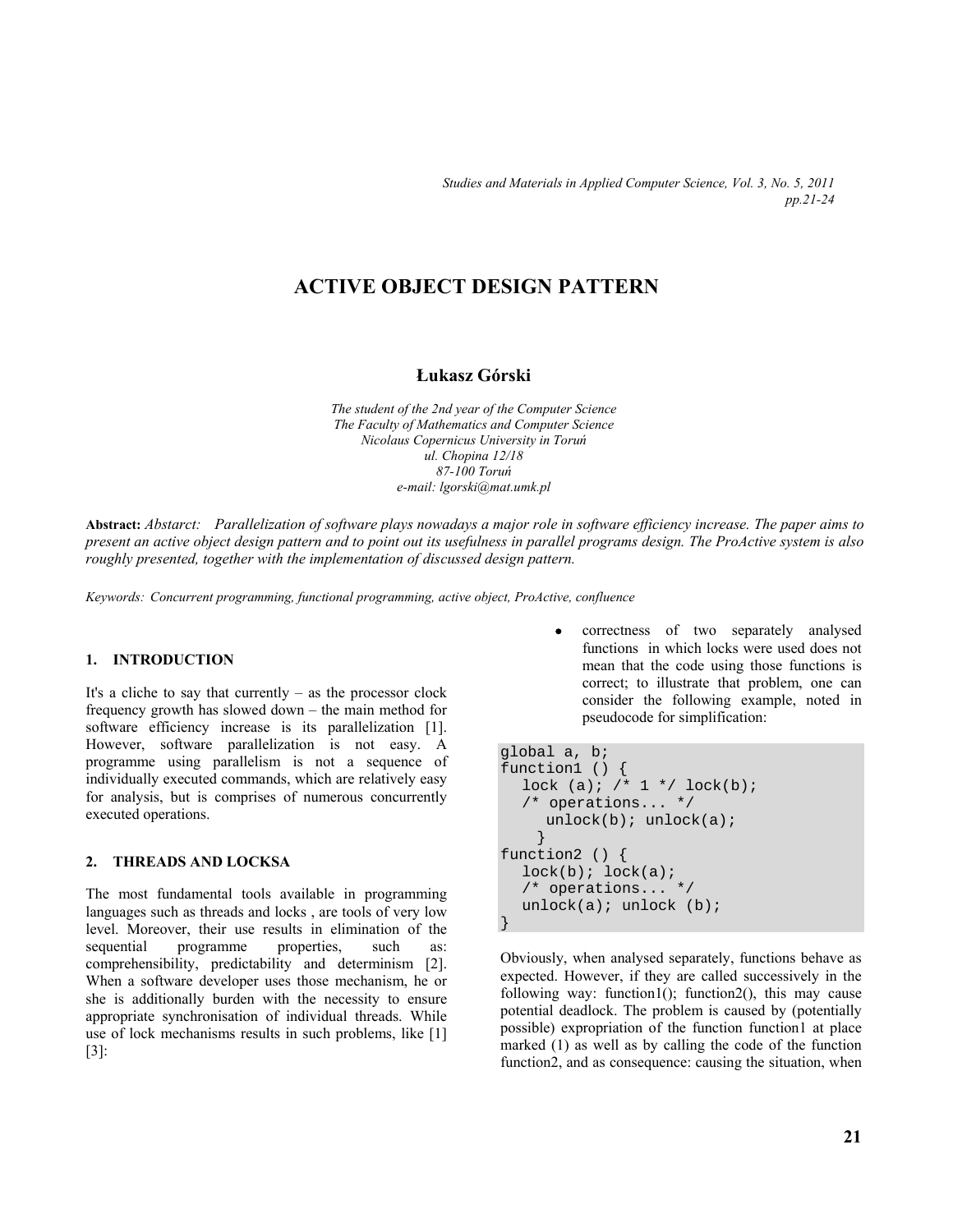#### *Łukasz Górski, Active object design pattern*

function1 waits for release of the object b, while function2 – of the object a,

- use of locks assumes that the developer shall always obey the discipline, i.e. shall: observe the convention assuming that access to resource shared by threads shall be synchronized each time, i.e. appropriate locks shall be applied and released each time such resource is read or written. Maintaining such convention, particularly in case of groups, can be very difficult,
- $\bullet$  the last problem of design nature is the fact that locks are used globally, i.e. each code fragment using shared resource should comply with appropriate access protocol; as a consequence, it is impossible to specify exact code fragment responsible for blocking access as it is distributed over the entire programme – which obviously makes the analysis even more difficult.

### **3. ASYNCHRONOUS CALLS, FUTURES**

As a result of the aforementioned problems, it is necessary to introduce higher level programming abstractions [1] [4]. Threads represent only "sequential processes that share memory" [5]. They neither force use of good practises or prevent use of bad practices thus causing aforementioned problems. Therefore it is recommended to use higher level abstractions using mechanisms such as: asynchronous calls and futures.

Both concepts are used in the active object pattern, so it is purposeful to describe them roughly here.

 Asynchronous call of a function (method) assumes that it does not block operation of the calling thread. It simply continues operation and the method works concurrently in a separate execution thread.

Whereas the result of asynchronous operation can be achieved using future object. Generally it gives access to one operation – get – which gets the result of the asynchronous call; if it is impossible to get the result (because the asynchronous operation has not been finished yet), the thread getting the result is locked until the result is accessible. It is worth noting that, retrieving the future object does not have locking character itself.

Use of the aforementioned structures is presented in the following programme developed in Java language:

```
class Foo implements Callable<Integer> 
{ 
     public Integer call() { 
         Thread.sleep(3000); 
/* simulation of the load operation */ 
         return 42; 
 } 
} 
public class Main { 
     public static void main(String[] 
args) 
{ 
         FutureTask task = new 
FutureTask(new Foo()); 
/* creating future object */ 
Executors.newSingleThreadExecutor(). 
submit(task); 
/* execution of the operation in a 
separate thread, main thread is not 
locked and can execute other operations 
*/ 
System.out.println (task.get()); 
/* (locking) retrieval of the future 
object value */ 
} 
}
```
#### **4. ACTIVE OBJECT**

First of all, active object pattern assumes that method execution shall be separated from its calling. The intention of that separation is to facilitate synchronous access to shared resources by methods called in different execution threads [6] [7]. Active object has its own execution thread as well as a message queue. Method is called asynchronously: i.e. it does not lock the calling thread but places appropriate message in the message queue of the active object. They are handled sequentially and managed by the scheduler, so messages do not have to be handles in order of their placement in the queue but use of different handling policies is also possible. Whereas the value returned by (asynchronous) calling of the method can be retrieved using futures objects.

The chart of classes implementing the active object pattern was shown in the diagram UML (acc. to [8] [6]).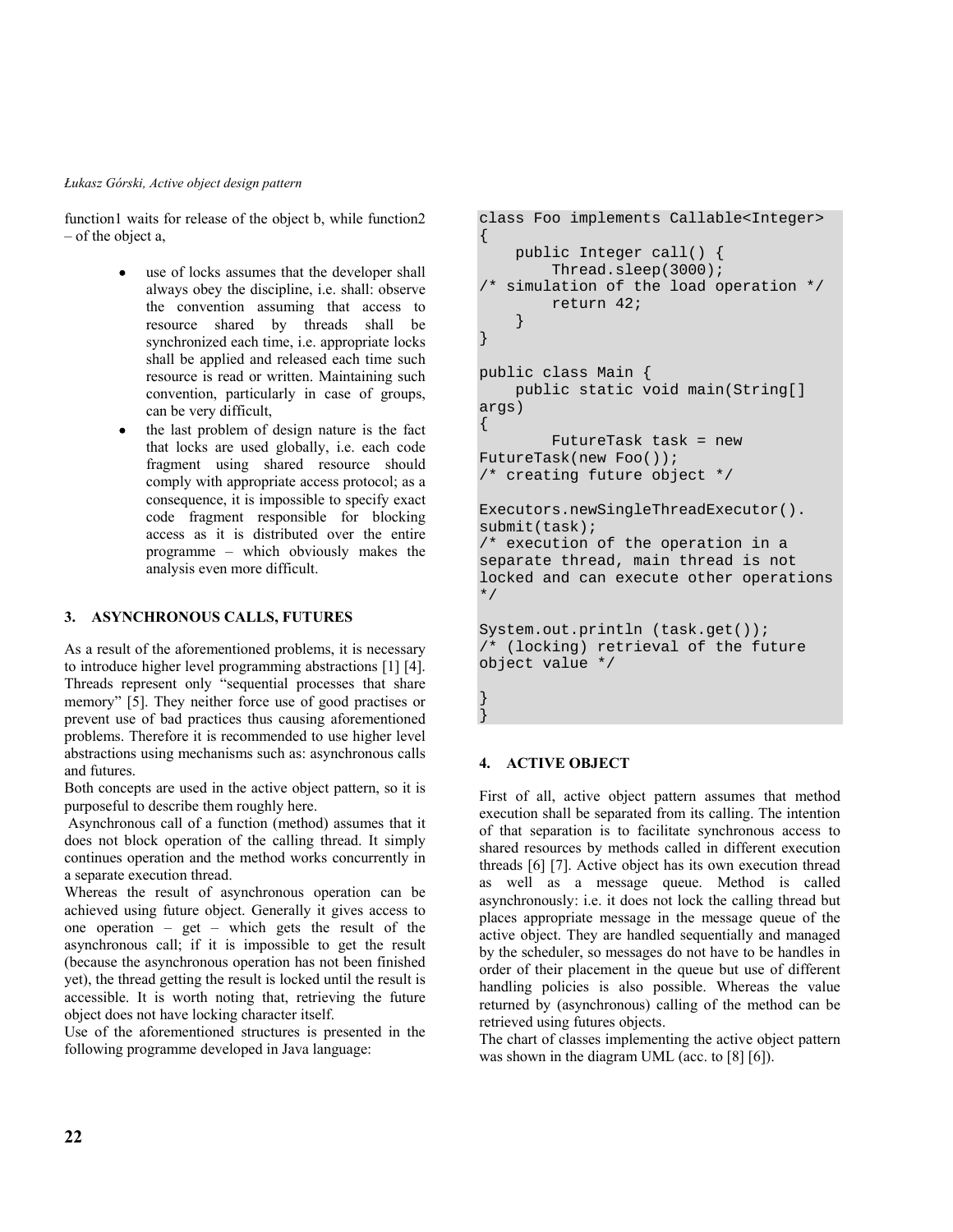

**Figure 1 UML diagram of the active object pattern.** 

Thus the pattern includes the following components:

- Client interface operated on the client side; creates an object representing the call of an appropriate method and placing it in an appropriate message queue of the active object; returns future object enabling access to the value returned by the method; it constitutes implementation of the design pattern proxy [9],
- Method representation the component constructed by the client interface, constituting the abstraction of the method call, which is placed in the message queue of the active object,
- Message queue includes all calls of methods for a given active object.
- Scheduler calls individual methods represented in the message queue, according to the assumed policy,
- Resource represents resource, access to which is modelled using active object pattern,
- Future gives access to the value returned by the method call.

#### **5. FUNCTIONAL LANGUAGES, PROACTIVE AND CONFLUENCE**

Functional languages are characterized by high parallelization potential [1] [10]. Programmes developed in such languages like Haskell or OCaml may be, de facto, parallelized totally without the software developer interference. It results from the fact that those languages assume use of immutable objects, while operation performed on those objects are not associated with any side effects. . Thanks to absence of side effects, operations making up the programme may be executed in any order

*Studies and Materials in Applied Computer Science, Vol. 3, No. 5, 2011 pp. 21-24* 

> and may be freely interleaved. Hence there is no need to synchronize individual execution threads as they cannot interfere to each other at all. That property is called confluence . It is no doubt that such property significantly facilitates design and analysis of concurrently operating programmes.

This part of the paper includes some remarks regarding theoretical implications of some implementation of the active object pattern, i.e. that used in ProActive system [9]. ProActive is a Java language library, that facilitates concurrent and distributed programming, provides access to elements associated with data protection and migration [11]. It has evolved from the library which is the implementation of the active object pattern described in theoretical studies of Caromel i Henrio [10]. Currently it is categorized as middleware used while working with computational grids.

Theoretical grounds for active object implementation in ProActive is provided by ASP calculus, which constitutes formalization and enables accurate studies on active object properties. More detailed description of it can be found in [10], or a brief description in [12].

First of all, it should be noted that implementation of the active object pattern used in ProActive is characterized by certain differences from the pattern presented above. It assumes that the application is structured into so called subsystems. A subsystem consists of a single active object and some  $(≥ 0)$  passive objects (in practice: "common" Java objects without own execution threads and message queues). Only active objects are visible beyond the subsystem. Passive objects belong to certain subsystems, but if they are moved to other subsystems (by calling active objects' methods from another subsystem, within which they are transferred as arguments), deep copy mechanism is used. Only active objects are transferred using reference.

The consequence of such solution is strict separation of individual subsystems. And – in consequence – ensuring confluence properties in appropriate conditions. So the order of calling different methods for different active objects does not influence programme operation, which results from isolation of the methods. That order has little influence on the client side as well – as methods are called asynchronously and they return future objects, hence do not lock client threads. On the other hand, of course, that property is not maintained when methods called for the purpose of the active object modify its state (change values of the object fields). In such a case, results obtained as a result of the call of methods of a given active object depend on the order they were handled by the scheduler.